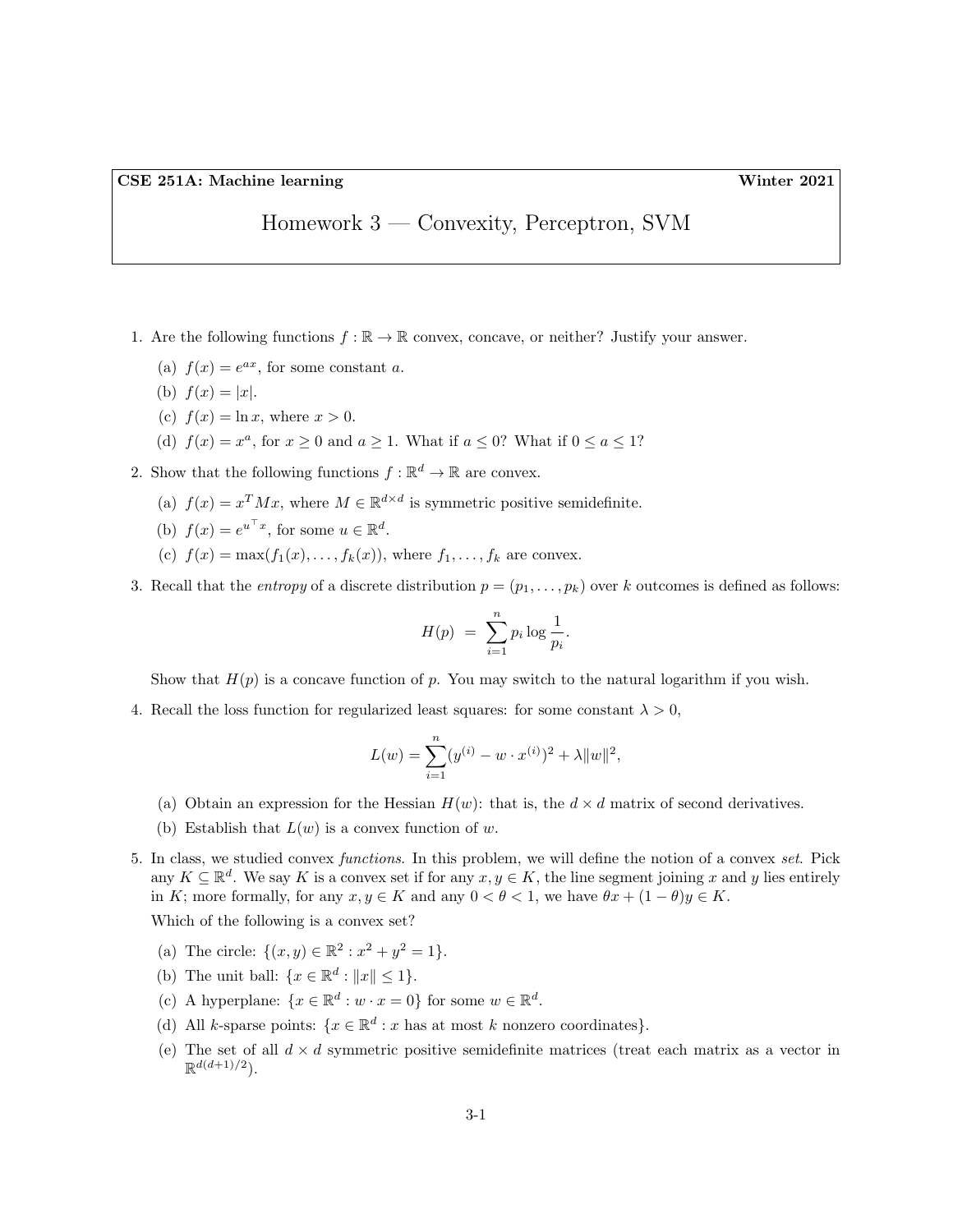- 6. Norms. In class, we talked about  $\ell_p$  norms on  $\mathbb{R}^d$ , which include the following:
	- The  $l_1$  norm:  $||x||_1 = \sum_{i=1}^d |x_i|$ .
	- The  $l_2$  (Euclidean) norm:  $||x|| = \sqrt{\sum_{i=1}^d x_i^2}$ .
	- The  $l_{\infty}$  norm:  $||x||_{\infty} = \max_i |x_i|$ .

We now define norms more generally. A function  $f : \mathbb{R}^d \to \mathbb{R}$  is a norm if:

- It is nonnegative:  $f(x) \geq 0$  always.
- $f(x) = 0$  if and only if  $x = 0$ .
- It is homogeneous:  $f(tx) = |t| f(x)$  for any  $x \in \mathbb{R}^d$  and  $t \in \mathbb{R}$ .
- It satisfies the triangle inequality:  $f(x + y) \le f(x) + f(y)$ .
- (a) Prove that the  $\ell_1$  norm satisfies these properties.
- (b) Prove that any norm  $f : \mathbb{R}^d \to \mathbb{R}$  is a convex function. (This means we can easily incorporate norms into objective functions we are optimizing.)
- (c) Prove the following two properties. For the second, you may need to use the Cauchy-Schwarz inequality (that is,  $|a \cdot b| \le ||a|| ||b||$  for any vectors  $a, b$ ).
	- $||x||_1 \ge ||x|| \ge ||x||_{\infty}$ .
	- $||x||_1 \le ||x|| \le ||x||_{\infty}$ .<br>•  $||x||_1 \le ||x|| \cdot \sqrt{d} \le ||x||_{\infty} \cdot d$ .
- (d) Another norm that is quite common in machine learning and statistics is the Mahalanobis norm:

$$
||x||_A = \sqrt{x^T A x},
$$

where  $A$  is a symmetric positive definite matrix. What does the unit ball of this norm, that is  ${x : ||x||_A \le 1}$ , look like? *Hint*: think back to the multivariate Gaussian.

- 7. A lower bound for the perceptron. Give an example of a data set  $\{(x^{(i)}, y^{(i)})\}$  for which the bound of the perceptron convergence theorem is tight. For convenience, choose the  $x^{(i)}$  to have unit length, and show that the number of updates is  $1/\gamma^2$ .
- 8. Support vectors. The picture below shows the decision boundary obtained upon running soft-margin SVM on a small data set of blue squares and red circles; the dashed lines correspond to the lines  $w^{\top} x + b = 1$  and  $w^{\top} x + b = -1$  respectively.